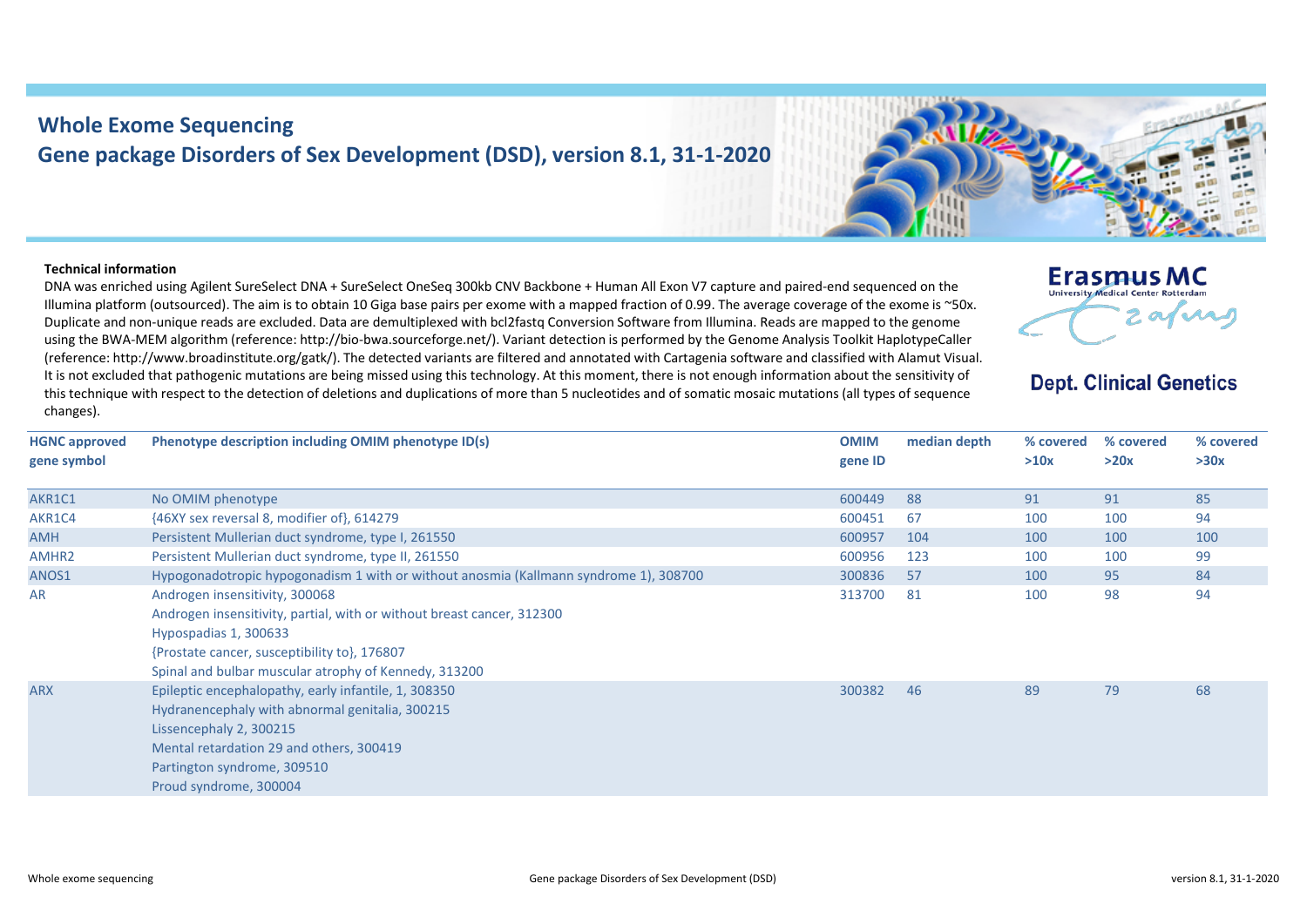| <b>HGNC approved</b> | Phenotype description including OMIM phenotype ID(s)                                   | <b>OMIM</b> | median depth | % covered | % covered | % covered |
|----------------------|----------------------------------------------------------------------------------------|-------------|--------------|-----------|-----------|-----------|
| gene symbol          |                                                                                        | gene ID     |              | >10x      | >20x      | >30x      |
| <b>ATRX</b>          | Alpha-thalassemia myelodysplasia syndrome, somatic, 300448                             | 300032      | 40           | 100       | 94        | 78        |
|                      | Alpha-thalassemia/mental retardation syndrome, 301040                                  |             |              |           |           |           |
|                      | Mental retardation-hypotonic facies syndrome, 309580                                   |             |              |           |           |           |
| <b>BMP15</b>         | Ovarian dysgenesis 2, 300510                                                           | 300247      | 56           | 100       | 100       | 96        |
|                      | Premature ovarian failure 4, 300510                                                    |             |              |           |           |           |
| CBX2                 | ?46XY sex reversal 5, 613080                                                           | 602770      | 176          | 100       | 100       | 100       |
| <b>CCNQ</b>          | STAR syndrome, 300707                                                                  | 300708      | 62           | 81        | 81        | 81        |
| CDKN1C               | Beckwith-Wiedemann syndrome, 130650                                                    | 600856      | 74           | 90        | 83        | 76        |
|                      | IMAGE syndrome, 614732                                                                 |             |              |           |           |           |
| CHD7                 | CHARGE syndrome, 214800                                                                | 608892      | 87           | 100       | 100       | 97        |
|                      | Hypogonadotropic hypogonadism 5 with or without anosmia, 612370                        |             |              |           |           |           |
| <b>CREBBP</b>        | Menke-Hennekam syndrome 1, 618332                                                      | 600140      | 85           | 100       | 99        | 94        |
|                      | Rubinstein-Taybi syndrome 1, 180849                                                    |             |              |           |           |           |
| CYB5A                | Methemoglobinemia and ambiguous genitalia, 250790                                      | 613218      | 77           | 100       | 100       | 100       |
| <b>CYP11A1</b>       | Adrenal insufficiency, congenital, with 46XY sex reversal, partial or complete, 613743 | 118485      | 108          | 100       | 100       | 100       |
| <b>CYP11B1</b>       | Adrenal hyperplasia, congenital, due to 11-beta-hydroxylase deficiency, 202010         | 610613      | 209          | 100       | 100       | 100       |
|                      | Aldosteronism, glucocorticoid-remediable, 103900                                       |             |              |           |           |           |
| <b>CYP17A1</b>       | 17-alpha-hydroxylase/17,20-lyase deficiency, 202110                                    | 609300      | 113          | 100       | 100       | 100       |
|                      | 17,20-lyase deficiency, isolated, 202110                                               |             |              |           |           |           |
| CYP19A1              | Aromatase deficiency, 613546                                                           | 107910      | 66           | 100       | 99        | 93        |
|                      | Aromatase excess syndrome, 139300                                                      |             |              |           |           |           |
| <b>CYP21A2</b>       | Adrenal hyperplasia, congenital, due to 21-hydroxylase deficiency, 201910              | 613815      | 201          | 100       | 100       | 100       |
|                      | Hyperandrogenism, nonclassic type, due to 21-hydroxylase deficiency, 201910            |             |              |           |           |           |
| DHCR7                | Smith-Lemli-Opitz syndrome, 270400                                                     | 602858      | 112          | 100       | 100       | 100       |
| <b>DHH</b>           | 46XY partial gonadal dysgenesis, with minifascicular neuropathy, 607080                | 605423      | 138          | 100       | 100       | 100       |
|                      | 46XY sex reversal 7, 233420                                                            |             |              |           |           |           |
| DHX37                | No OMIM phenotype                                                                      | 617362      | 103          | 100       | 100       | 96        |
| DMRT1                | No OMIM phenotype                                                                      | 602424      | 106          | 100       | 100       | 100       |
| DMRT2                | No OMIM phenotype                                                                      | 604935      | 92           | 100       | 100       | 96        |
| DUSP <sub>6</sub>    | Hypogonadotropic hypogonadism 19 with or without anosmia, 615269                       | 602748      | 144          | 100       | 100       | 100       |
| ESR1                 | {Atherosclerosis, susceptibility to}                                                   | 133430      | 115          | 100       | 100       | 99        |
|                      | Breast cancer, somatic, 114480                                                         |             |              |           |           |           |
|                      | Estrogen resistance, 615363                                                            |             |              |           |           |           |
|                      | {HDL response to hormone replacement, augmented}                                       |             |              |           |           |           |
|                      | {Migraine, susceptibility to}, 157300                                                  |             |              |           |           |           |
|                      | {Myocardial infarction, susceptibility to}, 608446                                     |             |              |           |           |           |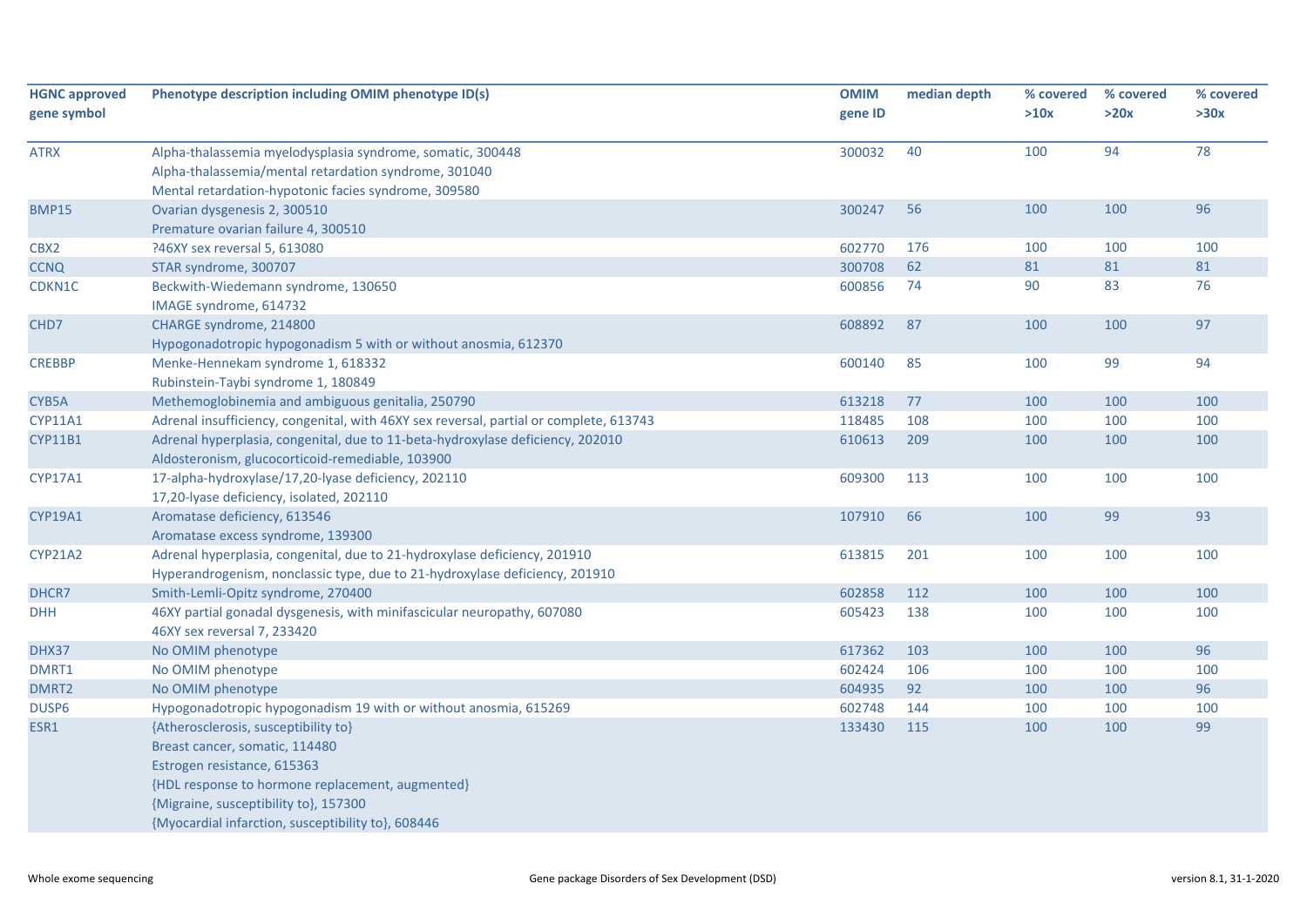| <b>HGNC approved</b> | Phenotype description including OMIM phenotype ID(s)                                   | <b>OMIM</b> | median depth | % covered | % covered | % covered |
|----------------------|----------------------------------------------------------------------------------------|-------------|--------------|-----------|-----------|-----------|
| gene symbol          |                                                                                        | gene ID     |              | >10x      | >20x      | >30x      |
| FEZF1                | Hypogonadotropic hypogonadism 22, with or without anosmia, 616030                      | 613301      | 116          | 100       | 100       | 100       |
| <b>FGF17</b>         | Hypogonadotropic hypogonadism 20 with or without anosmia, 615270                       | 603725      | 142          | 100       | 100       | 100       |
| FGF8                 | Hypogonadotropic hypogonadism 6 with or without anosmia, 612702                        | 600483      | 134          | 100       | 94        | 94        |
| FGFR1                | Encephalocraniocutaneous lipomatosis, somatic mosaic, 613001                           | 136350      | 102          | 100       | 100       | 98        |
|                      | Hartsfield syndrome, 615465                                                            |             |              |           |           |           |
|                      | Hypogonadotropic hypogonadism 2 with or without anosmia, 147950                        |             |              |           |           |           |
|                      | Jackson-Weiss syndrome, 123150                                                         |             |              |           |           |           |
|                      | Osteoglophonic dysplasia, 166250                                                       |             |              |           |           |           |
|                      | Pfeiffer syndrome, 101600                                                              |             |              |           |           |           |
|                      | Trigonocephaly 1, 190440                                                               |             |              |           |           |           |
| FGFR2                | Antley-Bixler syndrome without genital anomalies or disordered steroidogenesis, 207410 | 176943      | 74           | 100       | 100       | 95        |
|                      | Apert syndrome, 101200                                                                 |             |              |           |           |           |
|                      | Beare-Stevenson cutis gyrata syndrome, 123790                                          |             |              |           |           |           |
|                      | Bent bone dysplasia syndrome, 614592                                                   |             |              |           |           |           |
|                      | Craniofacial-skeletal-dermatologic dysplasia, 101600                                   |             |              |           |           |           |
|                      | Craniosynostosis, nonspecific                                                          |             |              |           |           |           |
|                      | Crouzon syndrome, 123500                                                               |             |              |           |           |           |
|                      | Gastric cancer, somatic, 613659                                                        |             |              |           |           |           |
|                      | Jackson-Weiss syndrome, 123150                                                         |             |              |           |           |           |
|                      | LADD syndrome, 149730                                                                  |             |              |           |           |           |
|                      | Pfeiffer syndrome, 101600                                                              |             |              |           |           |           |
|                      | Saethre-Chotzen syndrome, 101400                                                       |             |              |           |           |           |
|                      | Scaphocephaly and Axenfeld-Rieger anomaly                                              |             |              |           |           |           |
|                      | Scaphocephaly, maxillary retrusion, and mental retardation, 609579                     |             |              |           |           |           |
| FOXL <sub>2</sub>    | Blepharophimosis, epicanthus inversus, and ptosis, type 1, 110100                      | 605597      | 114          | 100       | 94        | 88        |
|                      | Blepharophimosis, epicanthus inversus, and ptosis, type 2, 110100                      |             |              |           |           |           |
|                      | Premature ovarian failure 3, 608996                                                    |             |              |           |           |           |
| <b>FSHB</b>          | Hypogonadotropic hypogonadism 24 without anosmia, 229070                               | 136530      | 81           | 100       | 100       | 100       |
| <b>FSHR</b>          | Ovarian dysgenesis 1, 233300                                                           | 136435      | 71           | 100       | 100       | 98        |
|                      | Ovarian hyperstimulation syndrome, 608115                                              |             |              |           |           |           |
|                      | Ovarian response to FSH stimulation, 276400                                            |             |              |           |           |           |
| GATA4                | Atrial septal defect 2, 607941                                                         | 600576      | 81           | 100       | 87        | 80        |
|                      | Atrioventricular septal defect 4, 614430                                               |             |              |           |           |           |
|                      | ?Testicular anomalies with or without congenital heart disease, 615542                 |             |              |           |           |           |
|                      | Tetralogy of Fallot, 187500                                                            |             |              |           |           |           |
|                      | Ventricular septal defect 1, 614429                                                    |             |              |           |           |           |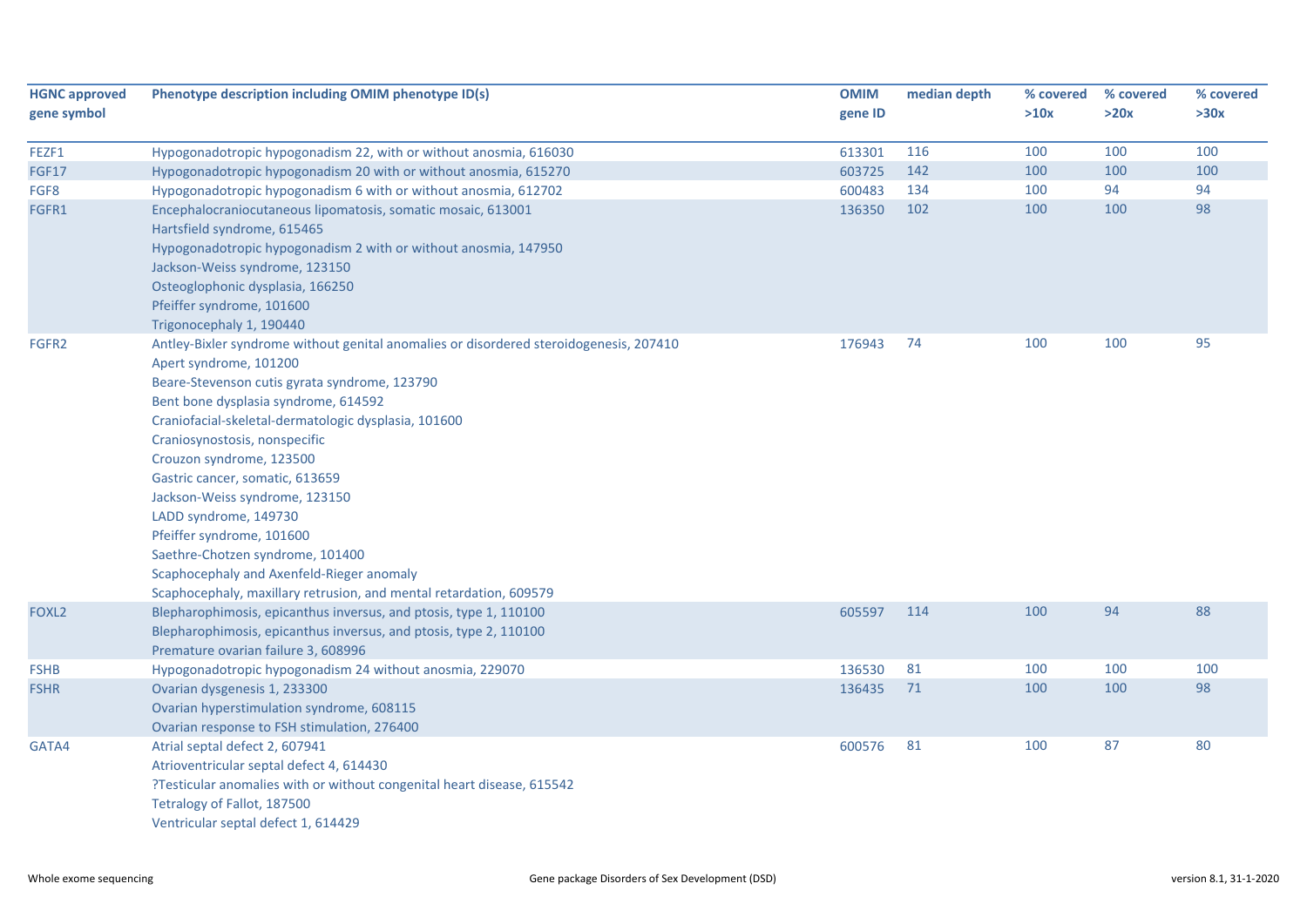| <b>HGNC approved</b> | Phenotype description including OMIM phenotype ID(s)                                             | <b>OMIM</b> | median depth | % covered | % covered | % covered |
|----------------------|--------------------------------------------------------------------------------------------------|-------------|--------------|-----------|-----------|-----------|
| gene symbol          |                                                                                                  | gene ID     |              | >10x      | >20x      | >30x      |
| GNRH1                | ?Hypogonadotropic hypogonadism 12 with or without anosmia, 614841                                | 152760      | 55           | 100       | 100       | 100       |
| <b>GNRHR</b>         | Hypogonadotropic hypogonadism 7 without anosmia, 146110                                          | 138850      | 98           | 100       | 100       | 99        |
| HDAC8                | Cornelia de Lange syndrome 5, 300882                                                             | 300269      | 47           | 100       | 100       | 91        |
| HFM1                 | Premature ovarian failure 9, 615724                                                              | 615684      | 63           | 100       | 97        | 81        |
| HOXA13               | ?Guttmacher syndrome, 176305                                                                     | 142959      | 80           | 86        | 78        | 74        |
|                      | Hand-foot-uterus syndrome, 140000                                                                |             |              |           |           |           |
| <b>HS6ST1</b>        | {Hypogonadotropic hypogonadism 15 with or without anosmia}, 614880                               | 604846      | 119          | 100       | 100       | 97        |
| <b>HSD17B3</b>       | Pseudohermaphroditism, male, with gynecomastia, 264300                                           | 605573      | 67           | 100       | 99        | 94        |
| HSD3B2               | Adrenal hyperplasia, congenital, due to 3-beta-hydroxysteroid dehydrogenase 2 deficiency, 201810 | 613890      | 143          | 100       | 100       | 100       |
| IL17RD               | Hypogonadotropic hypogonadism 18 with or without anosmia, 615267                                 | 606807      | 102          | 100       | 100       | 99        |
| INSL3                | Cryptorchidism, 219050                                                                           | 146738      | 69           | 93        | 78        | 78        |
| KISS1                | ?Hypogonadotropic hypogonadism 13 with or without anosmia, 614842                                | 603286      | 127          | 100       | 100       | 100       |
| LHB                  | Hypogonadotropic hypogonadism 23 with or without anosmia, 228300                                 | 152780      | 99           | 100       | 100       | 100       |
| <b>LHCGR</b>         | Leydig cell adenoma, somatic, with precocious puberty, 176410                                    | 152790      | 71           | 100       | 100       | 94        |
|                      | Leydig cell hypoplasia with hypergonadotropic hypogonadism, 238320                               |             |              |           |           |           |
|                      | Leydig cell hypoplasia with pseudohermaphroditism, 238320                                        |             |              |           |           |           |
|                      | Luteinizing hormone resistance, female, 238320                                                   |             |              |           |           |           |
|                      | Precocious puberty, male, 176410                                                                 |             |              |           |           |           |
| MAMLD1               | Hypospadias 2, 300758                                                                            | 300120      | 96           | 100       | 99        | 95        |
| MAP3K1               | 46XY sex reversal 6, 613762                                                                      | 600982      | 69           | 100       | 98        | 94        |
| MCM8                 | ?Premature ovarian failure 10, 612885                                                            | 608187      | 52           | 100       | 96        | 87        |
| MCM9                 | Ovarian dysgenesis 4, 616185                                                                     | 610098      | 78           | 100       | 100       | 96        |
| MID1                 | Opitz GBBB syndrome, type I, 300000                                                              | 300552      | 89           | 100       | 100       | 93        |
| NR0B1                | Adrenal hypoplasia, congenital, 300200                                                           | 300473      | 120          | 100       | 100       | 99        |
|                      | 46XY sex reversal 2, dosage-sensitive, 300018                                                    |             |              |           |           |           |
| NR2F2                | Congenital heart defects, multiple types, 4, 615779                                              | 107773      | 232          | 100       | 100       | 100       |
| NR5A1                | Adrenocortical insufficiency, 612964                                                             | 184757      | 107          | 100       | 100       | 100       |
|                      | Premature ovarian failure 7, 612964                                                              |             |              |           |           |           |
|                      | Spermatogenic failure 8, 613957                                                                  |             |              |           |           |           |
|                      | 46, XX sex reversal 4, 617480                                                                    |             |              |           |           |           |
|                      | 46XY sex reversal 3, 612965                                                                      |             |              |           |           |           |
| <b>NSMF</b>          | Hypogonadotropic hypogonadism 9 with or without anosmia, 614838                                  | 608137      | 96           | 100       | 95        | 95        |
| <b>NUP107</b>        | Galloway-Mowat syndrome 7, 618348                                                                | 607617      | 50           | 100       | 99        | 91        |
|                      | Nephrotic syndrome, type 11, 616730                                                              |             |              |           |           |           |
|                      | ?Ovarian dysgenesis 6, 618078                                                                    |             |              |           |           |           |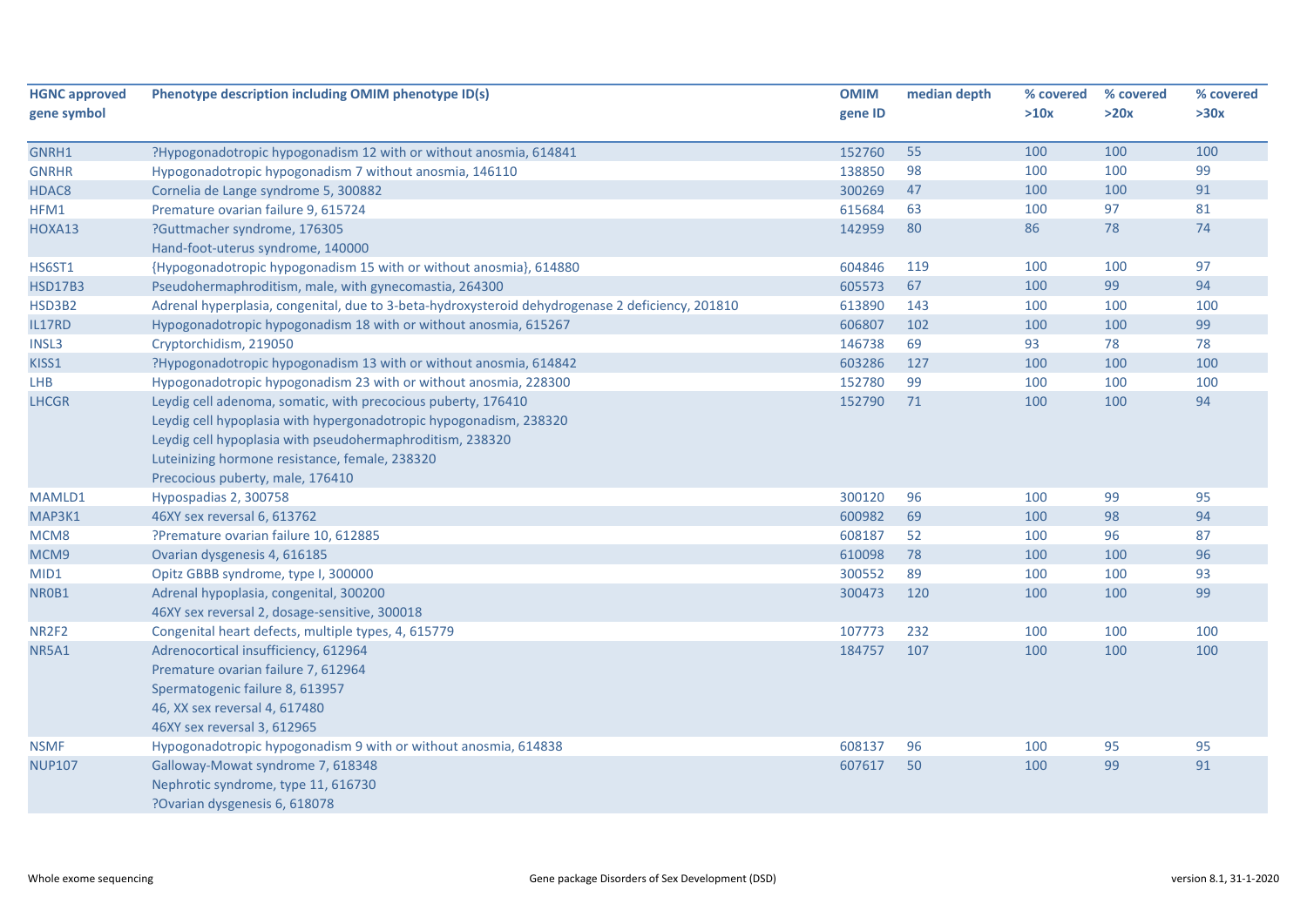| <b>HGNC approved</b><br>gene symbol | Phenotype description including OMIM phenotype ID(s)                                                                                                                                       | <b>OMIM</b><br>gene ID | median depth | % covered<br>>10x | % covered<br>>20x | % covered<br>>30x |
|-------------------------------------|--------------------------------------------------------------------------------------------------------------------------------------------------------------------------------------------|------------------------|--------------|-------------------|-------------------|-------------------|
| POLR3A                              | Leukodystrophy, hypomyelinating, 7, with or without oligodontia and/or hypogonadotropic hypogonadism, 607694 614258<br>Wiedemann-Rautenstrauch syndrome, 264090                            |                        | 84           | 100               | 100               | 98                |
| <b>POR</b>                          | Antley-Bixler syndrome with genital anomalies and disordered steroidogenesis, 201750<br>Disordered steroidogenesis due to cytochrome P450 oxidoreductase, 613571                           | 124015                 | 170          | 100               | 100               | 100               |
| PROK2                               | Hypogonadotropic hypogonadism 4 with or without anosmia, 610628                                                                                                                            | 607002                 | 61           | 100               | 100               | 99                |
| PROKR2                              | Hypogonadotropic hypogonadism 3 with or without anosmia, 244200                                                                                                                            | 607123                 | 210          | 100               | 100               | 100               |
| PSMC3IP                             | Ovarian dysgenesis 3, 614324                                                                                                                                                               | 608665                 | 108          | 100               | 100               | 100               |
| <b>RNF216</b>                       | Cerebellar ataxia and hypogonadotropic hypogonadism, 212840                                                                                                                                | 609948                 | 66           | 100               | 97                | 86                |
| RSPO1                               | Palmoplantar hyperkeratosis and true hermaphroditism, 610644                                                                                                                               | 609595                 | 93           | 100               | 100               | 100               |
|                                     | Palmoplantar hyperkeratosis with squamous cell carcinoma of skin and sex reversal, 610644                                                                                                  |                        |              |                   |                   |                   |
| SEMA3A                              | {Hypogonadotropic hypogonadism 16 with or without anosmia}, 614897                                                                                                                         | 603961                 | 75           | 100               | 100               | 96                |
| SOX3                                | Mental retardation, with isolated growth hormone deficiency, 300123<br>Panhypopituitarism, 312000                                                                                          | 313430                 | 64           | 100               | 95                | 89                |
| SOX8                                | No OMIM phenotype                                                                                                                                                                          | 605923                 | 108          | 100               | 100               | 95                |
| SOX9                                | Acampomelic campomelic dysplasia, 114290<br>Campomelic dysplasia, 114290<br>Campomelic dysplasia with autosomal sex reversal, 114290                                                       | 608160                 | 157          | 100               | 100               | 100               |
| SPRY4                               | Hypogonadotropic hypogonadism 17 with or without anosmia, 615266                                                                                                                           | 607984                 | 104          | 100               | 100               | 96                |
| SRD5A2                              | Pseudovaginal perineoscrotal hypospadias, 264600                                                                                                                                           | 607306                 | 56           | 100               | 99                | 86                |
| <b>SRY</b>                          | 46XX sex reversal 1, 400045 dominant<br>46XY sex reversal 1, 400044                                                                                                                        | 480000                 | 159          | 100               | 100               | 100               |
| STAG3                               | Premature ovarian failure 8, 615723                                                                                                                                                        | 608489                 | 89           | 100               | 99                | 96                |
| <b>STAR</b>                         | Lipoid adrenal hyperplasia, 201710                                                                                                                                                         | 600617                 | 118          | 100               | 100               | 100               |
| SYCE1                               | ?Premature ovarian failure 12, 616947<br>?Spermatogenic failure 15, 616950                                                                                                                 | 611486                 | 86           | 100               | 100               | 100               |
| TAC <sub>3</sub>                    | Hypogonadotropic hypogonadism 10 with or without anosmia, 614839                                                                                                                           | 162330                 | 93           | 100               | 100               | 95                |
| TSPYL1                              | Sudden infant death with dysgenesis of the testes syndrome, 608800                                                                                                                         | 604714                 | 133          | 100               | 100               | 100               |
| <b>WDR11</b>                        | Hypogonadotropic hypogonadism 14 with or without anosmia, 614858                                                                                                                           | 606417                 | 83           | 100               | 100               | 96                |
| WNT4                                | Mullerian aplasia and hyperandrogenism, 158330<br>?SERKAL syndrome, 611812                                                                                                                 | 603490                 | 231          | 100               | 92                | 92                |
| WT1                                 | Denys-Drash syndrome, 194080<br>Frasier syndrome, 136680<br>Meacham syndrome, 608978<br>Mesothelioma, somatic, 156240<br>Nephrotic syndrome, type 4, 256370<br>Wilms tumor, type 1, 194070 | 607102                 | 117          | 100               | 100               | 98                |